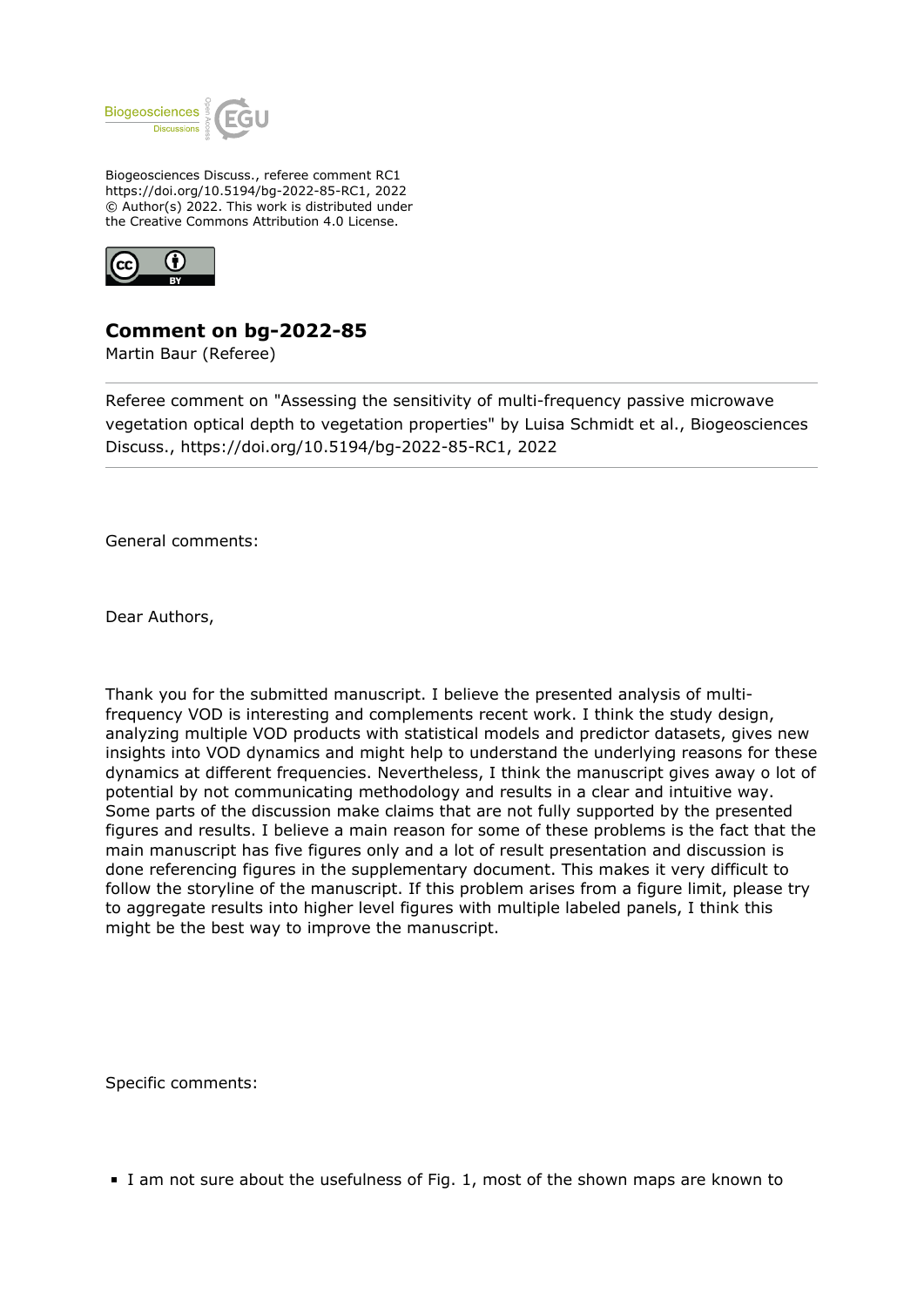many readers and have been shown in many studies. Even if a reader is unfamiliar with VOD at multiple frequencies Fig. 1 does not provide much information as VOD is normalized to 0-1. This removes the frequency component. Even if the patterns are interesting 80% of the maps is not even used in the rest of the study as LFMC is only available for some regions. Most of the RF model results and discussion does not really include and spatial component, so a reader would hardly go back to Fig. 1 and look at a specific VOD map.

- The use of the LFMC parameter seems to be motivated by Eq. 2. Predictor variables AGB, LFMC and landcover type explicitly and implicitly (through analysis of landcover classes) recreate Eq. 2. It seems a little bit unintuitive that this logic is applied when average LFMC over whole Europe is 100% or even larger. It seems like this dataset might only work well in Australia or Southern Africa. Even if this is not a problem for the GAMs and RF analysis, I can't retrace why you would introduce Eq. 2 and then have a LFMC which is larger than 100% for nearly whole Europe. Even you could fix the range to 0-100% it is a problem that AGB is not dynamic in time. Furthermore, LFMC and LAI are probably quite similar as both originate from MODIS. At some point you say that LAI and LFMC are strongly correlated. I do not really see the point of introducing Eq. 2 and then not having the datasets to check whether this VOD formulation is sufficient or not.
- Section 2.5, which introduces the ALE figures should be simplified. I think it is crucial to have a sound understanding of what these plots show to understand the manuscript. I am sorry but currently I don't. ALE plots are introduced relative to PDP plots, readers might not know about neither of them. Can you try to work on this section and describe what the y-axis in Fig. 4 really shows?
- Currently GAMs results are only presented in text and not in a figure. If it is a goal of this manuscript to show that VOD to predictor relationship is complex, and therefore not captured well by GAMs, it would be nice to have visual results. I guess you ended up with many figures, one for each model type, landcover and monthly or 8-daily. Nevertheless, it would greatly improve the manuscript if these results could be aggregated into high level figures.
- I don't fully understand why all VOD products were normalized. Can you please explain this? I am not sure whether this is a requirement for the RF and GAMs model.

Technical corrections:

I added multiple comments to the pdf of the manuscript. Please try to address them.

Thank you,